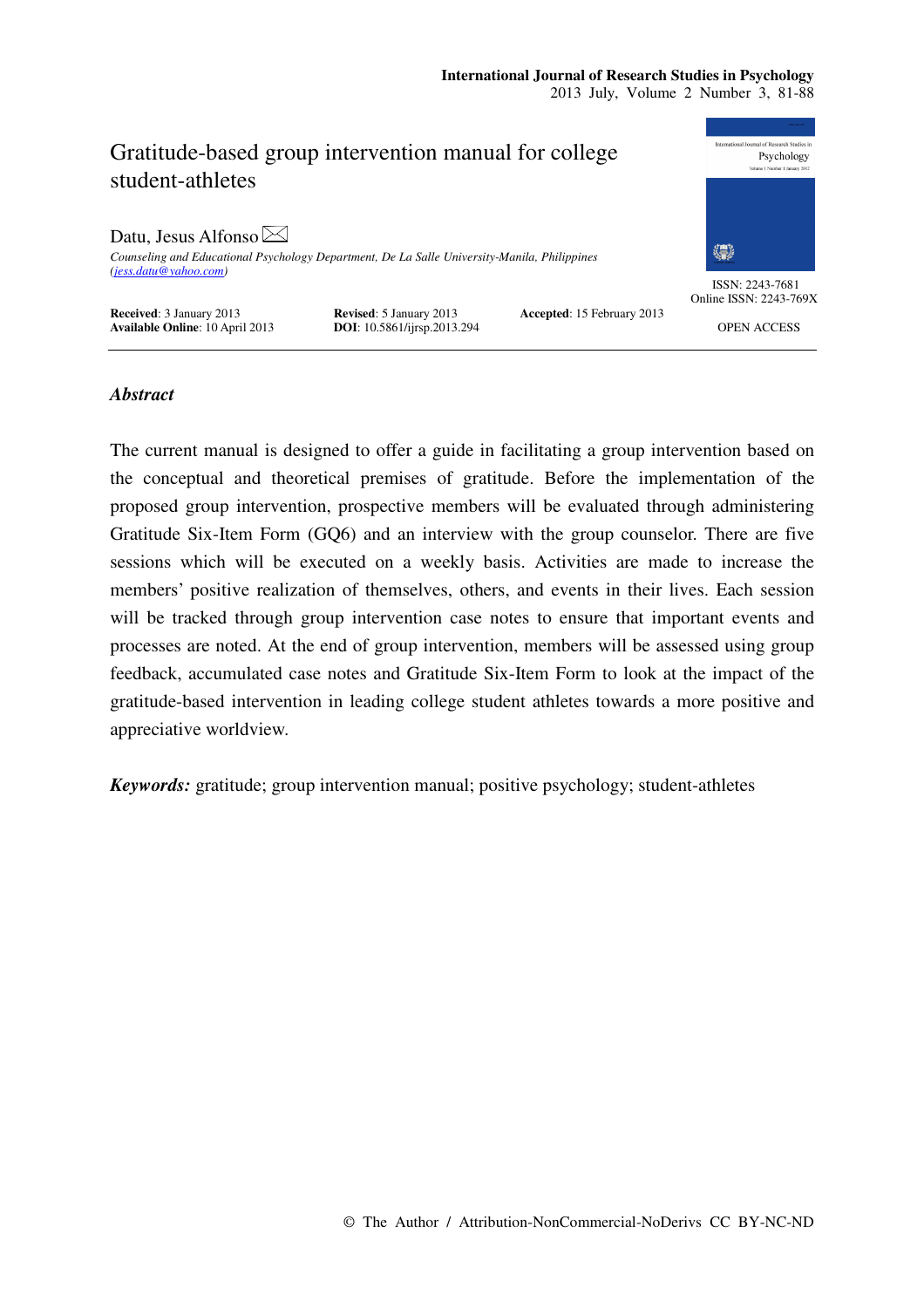# **Gratitude-based group intervention manual for college student-athletes**

# **1. Purpose**

The aim of the group is to optimize accessibility of individuals towards greater inclination to appreciate the value of life. The final objective of the group is to increase the members' psychological well-being through providing them with opportunities to express thanks for the tangible and intangible things they receive not only from the athletic but also with other endeavors they engaged in.

## **2. Conceptual framework**

With the myriad of things, events and circumstances that individuals have to be thankful of, there is no doubt that gratitude is one of the emotions crucial in the pursuit towards a life full of appreciation and happiness. As an emotion, gratitude was defined as a way to value positive contributions of other people and life's circumstances (McCullough, Kilpatrick, Emmons, & Larson, 2001). Gratitude can be conceptualized as "part of wider life orientation towards noticing and appreciating the positive" (Wood, Froh, & Geraghty, 2010, p. 892). That being said, it is apparent how gratefulness accounts for the attainment of positive emotions like happiness. To support this claim, Emmons and McCullough (2003) demarcated on individuals' inclination to count blessings as a way to enhance gratitude that is predictive of subjective well-being.

A good number of studies identified several predictors of gratitude which includes self-esteem (Bernstein & Simons, 1974), positive affect (Emmons & McCullough, 2003; Froh, Kashdan, Ozimkowski, & Miller, 2009; Froh, Sefick, & Emmons, 2008; Froh, Yurkewicz, & Kashdan, 2009), and life satisfaction (Froh, Yurkewicz, & Kashdan, 2009; Park, Peterson, & Seligman, 2004; Peterson, Ruch, Beermann, Park, & Seligman, 2007; Wood, Joseph, & Maltby, 2009). From such findings, it can be assumed that gratitude is not just a mere interpersonally-derived construct but a character that may be intrinsically-motivated. These conceptual and empirical assertions were suggestive of the pluralistic nature of gratitude as a positively-valence psychological entity. More importantly, several empirical studies factored in on the potential benefits of gratitude in social and psychological health as a result of its link on dispositional traits (Emmons & Mishira, 2011; Hill, Allemand, & Roberts, 2013).

The recognized physical and psychological benefits of gratifying experiences extended the line of investigative inquiries to promote interventions that would alleviate negative symptoms of individuals. Specific concerns addressed by gratitude-based interventions from past researches involved increasing physical health and well being among patients with neuromuscular diseases (Emmons & McCullough, 2003), improving sleep quality among subjects (Digdon & Koble, 2011), and enhancing romantic relationships (Algoe, Gable, & Maisel, 2010). These practical and experimental based treatment evidences further strengthened the hypothesis that interventions crafted from the conceptual and empirical premises of gratitude among wide array of clinical and normal populations. To augment its therapeutic worth in the delivery of psychological interventions, Bono and McCullough (2006) conceptually integrated gratitude in the paradigm of cognitive psychotherapy to evoke positive responses to beneficial circumstances. Implications of bringing in gratitude along with forgiveness in the course of modifying dysfunctional thinking patterns sensitive to various issues were elaborated as well.

As opposed to the thrusts to reduce symptoms, there were experimental studies devised to enhance well-being of individuals. The influence of positive psychology in the construction of these specific interventions is very significant which zeroed in on optimizing character strengths more than alleviating symptoms. Seligman, Steen, Park, and Peterson (2005) tested the efficacy of positive psychological interventions in increasing happiness and reducing depression levels of the subjects through online intervention strategies. The gratitude visit exercise yielded the largest effect size in enhancing happiness indices of the subjects during the first month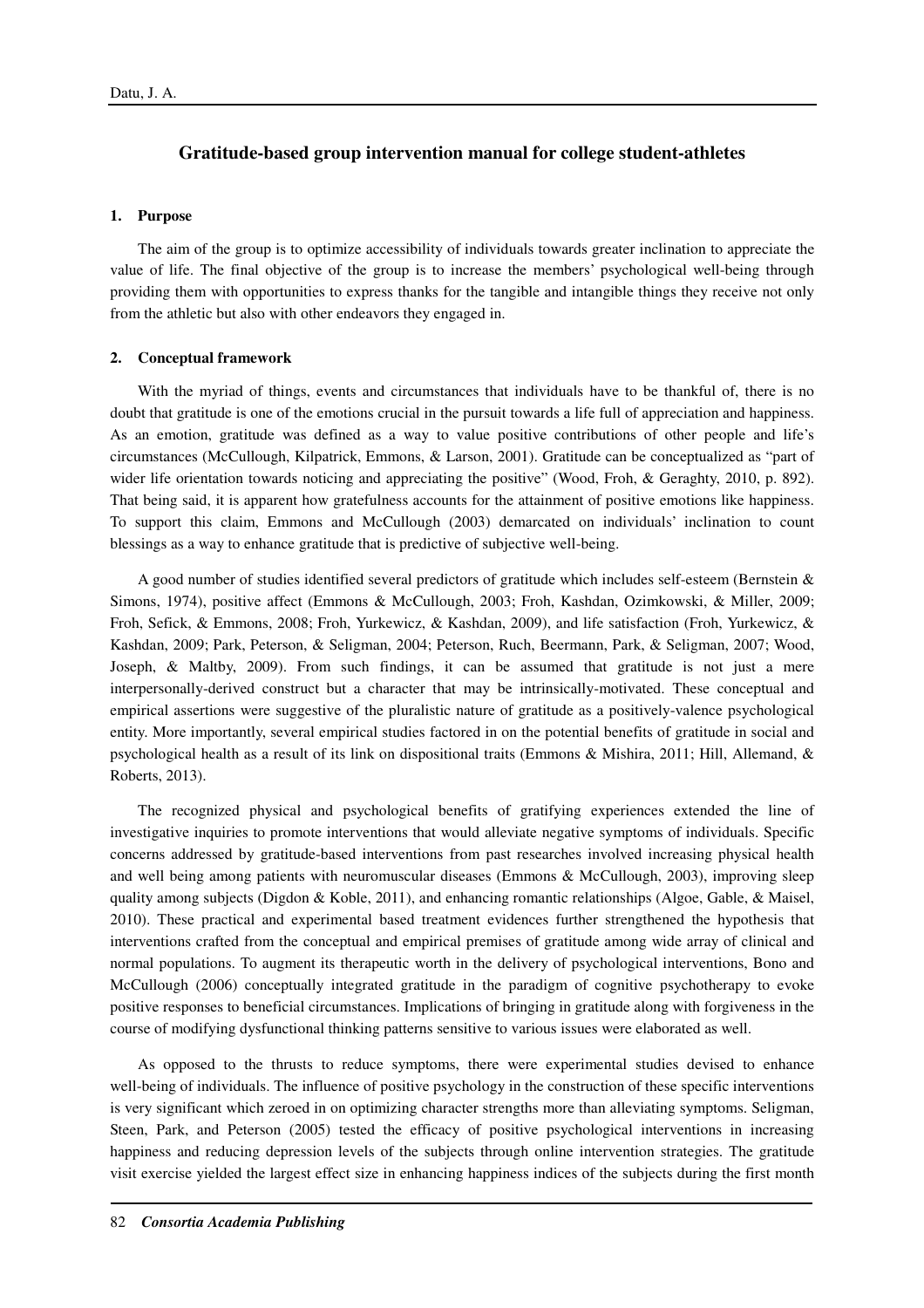of the study. Given that, it can be surmised that gratitude-based interventions are very potent not just in symptom reduction but also in happiness augmentation, an empirically-supported claim validated by the results of past researches (Watkins, Woodwart, Stone, & Kolts, 2003; Lyubomirsky, Sheldon, & Schkade, 2006).

From such theoretical, empirical and conceptual standpoints, the promise of gratitude-based interventions in perpetuating psychological wellness among individuals is very evident. Yet, most of the time, intervention strategies crafted in the past were not contextualized in the distinct milieu of the target populace. That said, the intention of the current group intervention manual is to lead college students toward desirable and positive outcomes which is one of the core ends of counseling. In particular, student-athletes are the intended population for the intervention as they are more vulnerable to experience adjustment and wellness issues in the course of balancing the life of being a student and an athlete. Formulation of the manual is very crucial as it endeavors to standardize procedures in the delivery of a gratitude-based group intervention. As articulated awhile ago, the final aim of this manualized intervention is to enhance psychological well-being of this population which may possibly increase susceptibility to greater happiness and satisfaction in life despite the presence of well-recognizable impediments in life.

# **3. Group goals**

The objective of the intervention is to enhance well-being of college student-athletes through an intervention that promotes appreciation of things in life. The activities are aimed at optimizing opportunities for the members to show and express gratitude for the things they have received whether they are tangible (e.g. money, gadgets, grades, etc.) or intangible things (e.g. love, wisdom, happiness). Specifically, the following goals are expected to be met at the end of the process:

- a. To become aware of the influence of gratitude in the attainment of positive emotions
- b. To express greater appreciation towards one's self, other people and situations and events
- c. To nurture one's inclination to gratifying experiences

# *3.1 Pre-group screening and orientation*

The group accommodates 6-10 members. It will be comprised of five sessions, with approximately one and a half hour per session on a weekly basis. Given that the group's primary goal is to enhance their appreciation towards their selves, others and situations, two procedures will be utilized to identify the levels of their gratitude inclinations. Firstly, Gratitude Questionnaire Six-Item Form (GQ6), a 6-item inventory that purports to measure their levels of gratitude will be administered. Then, an interview by the group facilitator will be done to check if there is a good match between the profiles of the prospective members and the goals of the group. Incorporated in the interview is an examination of the counseling or psychiatric history and behavioral observations of the prospective members to recognize if they are diagnosed or currently experiencing serious psychological conditions (e.g. major depressive disorder, paranoid personality disorder, agoraphobia, etc.). This will help in assessing their possible inclusion or exclusion in the group. It must be noted that only adolescents who have been experiencing mild concerns will be taken in the group. Other criteria for inclusion would involve commitment and interests exhibited by the applicants. After passing the screening process, members will be given informed consent to apprise them about the nature, benefits and risks of joining the group. Aspiring members who may be presenting serious psychological issues will be referred to other qualified counselors or psychologists for appropriate interventions.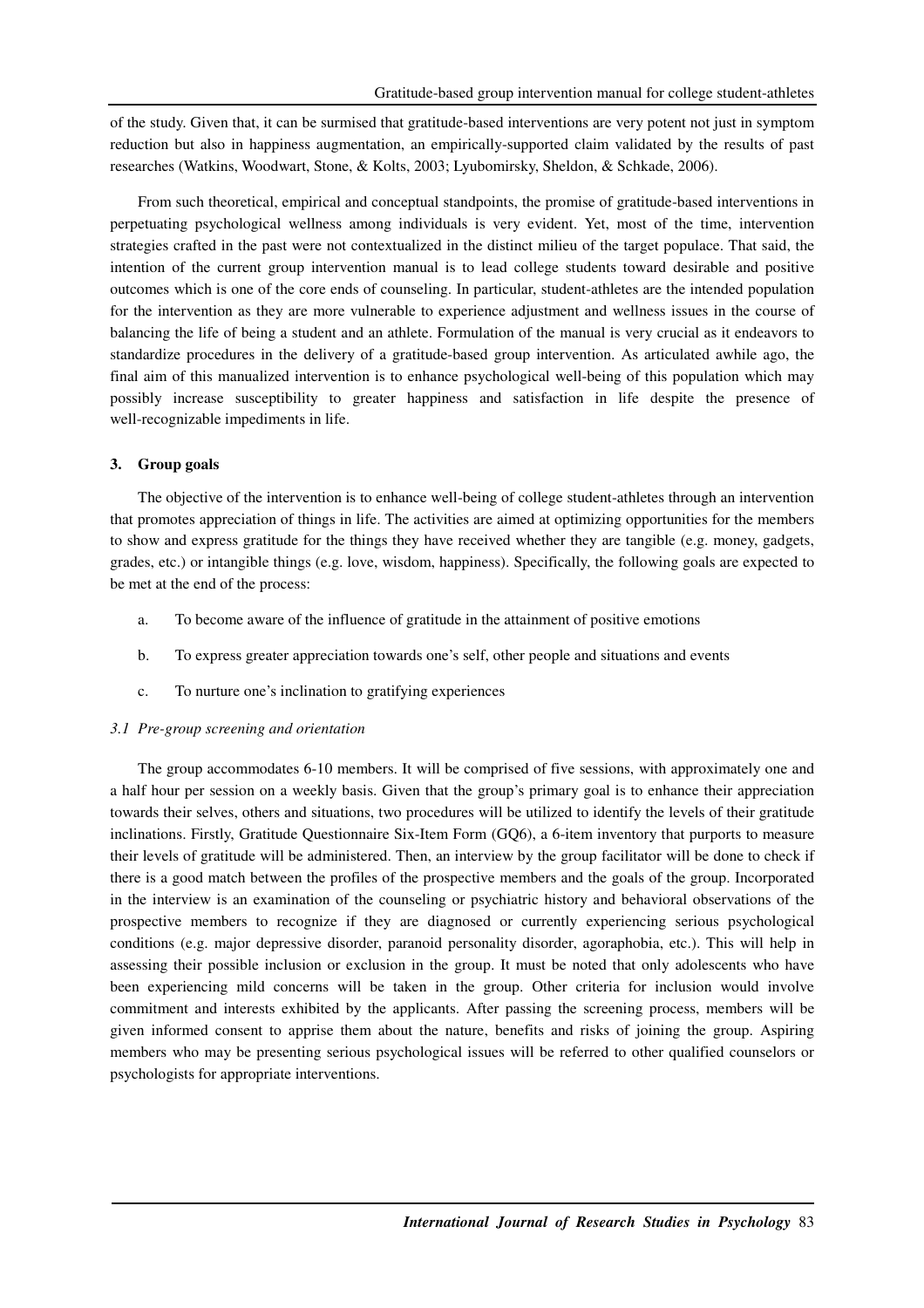## **4. Outline for five group sessions**

# *4.1 Session 1*

#### Purpose

The objective for the first session is to maximize opportunities for each member to know one another in the group. They will be encouraged to share the circumstance or thoughts that have lead them to join the group. The session is allotted as well for the group leader to discuss the things that the group can offer to its members, the responsibilities of each member and matters about confidentiality. Collaborative support will be encouraged from group members to ensure that a positive and conducive environment is established.

# Theme

The first session's theme will zero in on how each member of the group describes their definition of gratitude. Most of the meanings would focus on getting tangible or materialistic entities or becoming successful on specific endeavors.

#### Activities

Firstly, introduction of the group facilitator and members will be done. The members will be encouraged share the reasons that prompted them to join the group. The facilitator collates usual reasons that will be shared by the members concerning their definitions of gratitude. Based on the answers of the members, the facilitator comes up with a definition of gratitude stemming from the members' shared meaning and its conceptual definition. Then the main activity for every session will be introduced by the facilitator. Every session, a member will be assigned to share one story highlighting an experience in the past that let him/her feel thankful. Specific emotions and consequences of such accounts are encouraged to be discussed as well. To exemplify the process of sharing a story, the group facilitator will be the one who is going to do it. From this sharing, an interactive discussion will be executed by the facilitator. The facilitator, then, pulls out commonalities and differences among the elements that emerge from the interactive discussion. Definition of gratitude as stemmed from the members' unique experiential sharing will be conceptualized. After the processing, a group member will be assigned to share his gratifying experience next session. Necessary processes and events in the group are identified as well to guide the group in the succeeding sessions.

### Process

The initial session of this group intervention sets an atmosphere as regards to the influence of gratitude on the way members look at things. Pulling out together commonalities and differences on the members' definition of gratitude aims at promoting an environment fostered by greater appreciation of insights shared by each member. This serves as the first step in learning the process of increasing gratitude.

# *4.2 Session 2*

#### Purpose

The objective of the second session is to better understand the role of self-appreciation in the process of acquiring a greater realization towards gratifying experiences.

# Theme

The theme of the second session is looking at how appreciation of one's self directly influences our inclination to more gratifying experiences and eventually joyous states. Appreciating one's knowledge, skills, abilities and relevant factors is one of the central themes in the session.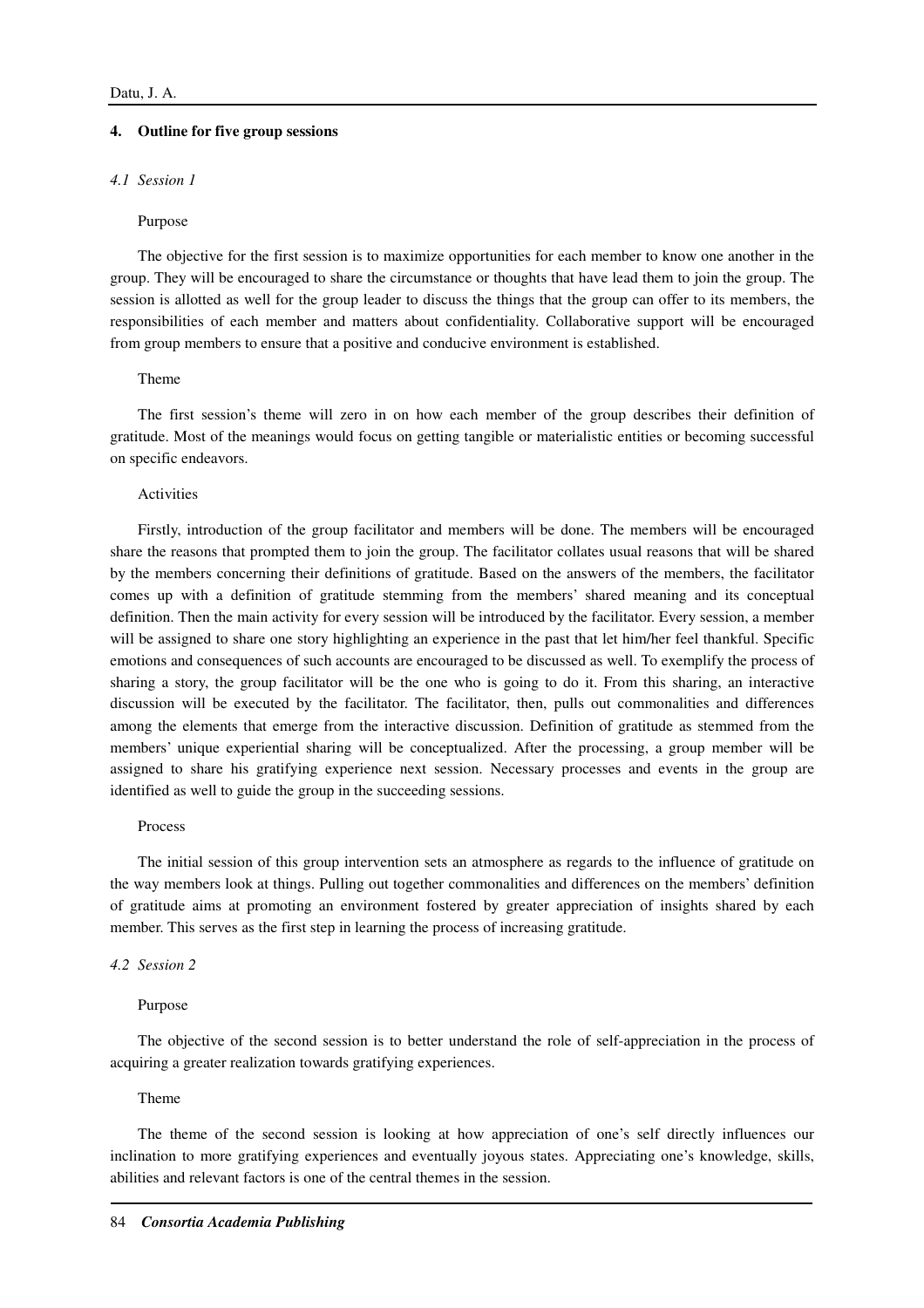# Activities

The facilitator talks about what transpired during the initial session. Then he/she will let the assigned group member share his story concerning an experience that he/she was very thankful of. From the story, the facilitator initiates an interactive and collaborative discussion on the experience elicited by the group member. The facilitator then directs the discussion towards discovering personal resources that are central in the process of attaining a gratifying state based on the story. Skills, abilities, knowledge and other individual characteristics will be highlighted leading to the crystallization of gratifying feelings. Then, the facilitator pulls out together essential elements of one's self that emerged from the discussion in relation to gratifying experiences. Necessary processes and events in the group are identified as well to guide the group in the succeeding sessions.

#### Process

The session primarily focuses on discovering aspects of self that are essential in understanding gratitude as an emotional experience. In the process, inculcating of greater appreciation towards one's self is reinforced through realizing personal resources that they have to be thankful of. More positive and constructive appraisals of members' strengths are promoted to enhance their accessibility towards greater self-appreciation and personal satisfaction

# *4.3 Session 3*

### Purpose

The objective of the session is to lead the members towards appreciating the role of other people on their inclinations to gratifying emotional state.

# Theme

The theme for the third session is discovering the function of other people like family members, coaches, teammates, peers and colleagues in the crystallization of gratifying emotions.

#### Activities

The session starts with the sharing from a group member concerning an experience that he or she is thankful of. From the sharing, the facilitator initiates an interactive discussion about the involvement of others in member's realization of the experience as a gratifying one. Citing the role of their immediate family members, friends, teammates, coaches among others will be encouraged as well. After the sharing, the facilitator will summarize common and distinct interpersonal elements that are salient in understanding the role of others in the attainment of a gratifying emotional state. Essential elements in the session will be carried over to the next session.

#### Process

The activities utilized in the session further reinforce the positive aftermaths of gratitude in our daily lives. Social support and a feeling of belongingness are central in the interactive discussion. It aids the members in the process of realizing the role of others in their accomplishments instead of just focusing on one's personal resources as the sole source of success.

### *4.4 Session 4*

# Purpose

The objective of the session is to foster an environment of increased appreciation towards specific situations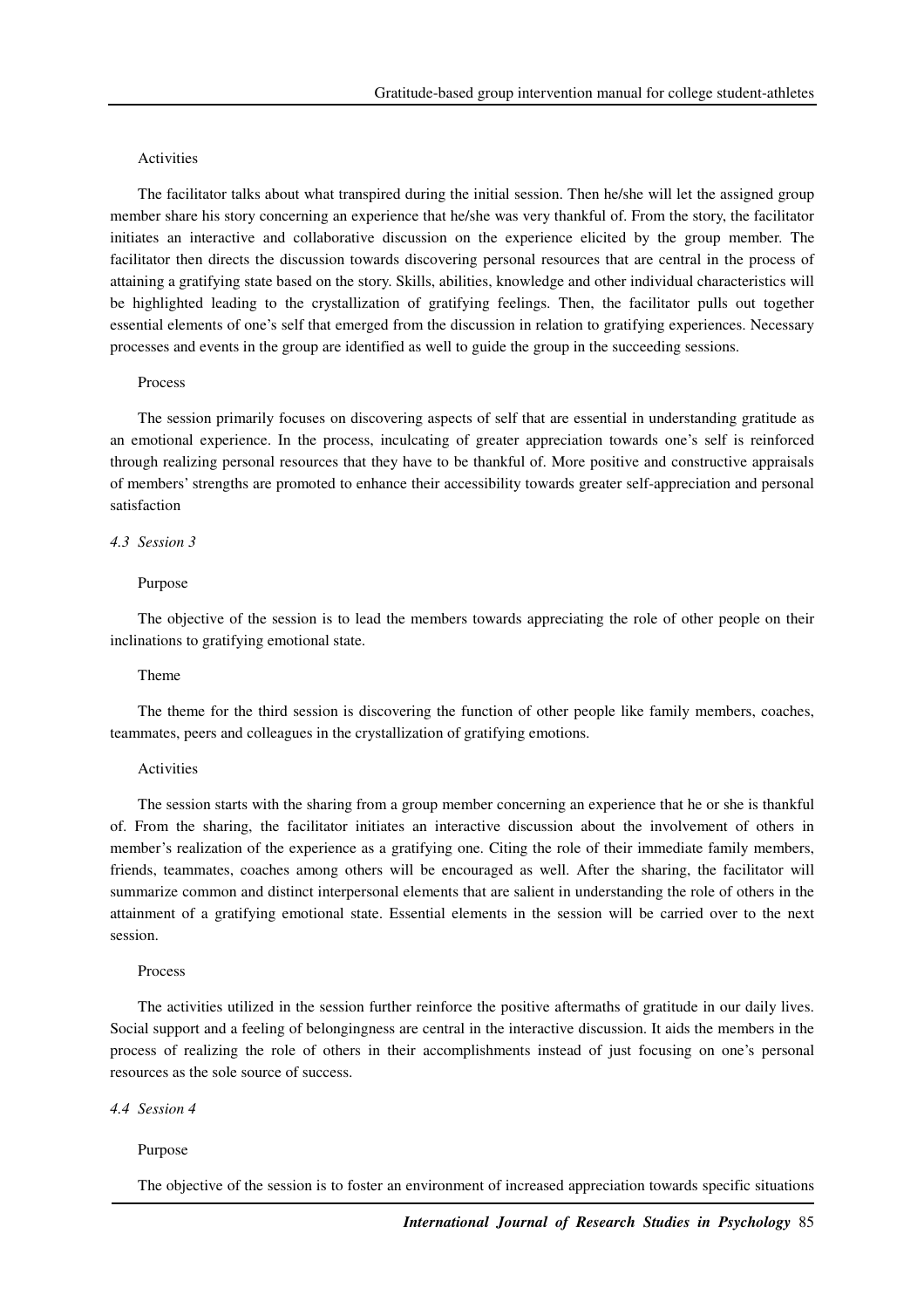that may be relevant to one's accomplishment.

# Theme

The theme for the session is to continuously sustain specific strategies on how to appreciate their lives. An important aspect of gratitude that will be talked about in the session zeroes in on the importance of appreciating situations or life events that may be directly or indirectly related to one's accomplishments.

#### Activities

The session commences through a recap of the things that transpired during the third session. The facilitator asks the assigned member to talk about his/her story which he was very thankful of. Then the facilitator initiates an interactive and collaborative discussion that focuses on the role of appreciating situations or experiences, they perceived to be predictive of their accomplishments. After the group sharing, central elements in the sessions will be discussed. As an assignment for the next session, members will be asked to select one quotation about gratitude that they preferred the most.

## Process

The activities executed are consistent with the goals of the group intervention. In particular, the significance of appreciating situations and events in attaining a sense of personal satisfaction was highlighted. Through a dynamic group discussion, members learn from each other about specific strategies on how to better understand the importance of becoming grateful on situations to become happier in their lives.

## *4.5 Session 5*

## Purpose

The objective of fifth and final session is to do a culminating activity where the actions taken every session and learning insights are cited. Current levels of appreciation with life among the members will be evaluated sensitive to the group goals that were set.

# Theme

The main theme for the last session is evaluating new insights and learning derived from group sessions. Highlighting positive changes, especially on the way they look at things that took place as a result of the group process is a major area in the interactive discussion.

#### Activity

The facilitator reviews the things that have taken place in the previous sessions. Then, each member will be asked to share the gratitude-related quotations that best represent the way they look at life resulting from the group process. From there, the facilitator summarizes essential themes and insights that came out of the sharing activities. Possible courses of actions that are predictive of gratifying emotions will be integrated in the interactive discussion as well. Members are encouraged to thank and positively recognize unique functions of each participant in the promotion of positive and conducive changes in the group.

## Process

The last session is purported to magnify the substantive function of gratitude in the members' psychological well-being. The facilitator puts greater emphasis on the efforts exerted by each member to yield positive cognitive, affective and behavioral outcomes stemming from motives to better appreciate their selves, others and situations. Positively appraising the contributions of members is a reinforcing gesture to further enhance their propensity to be thankful of their lives despite challenges they go through. Facilitating dynamic and interactive discussions among the members foster the likeliness that they will pragmatically apply things they have learned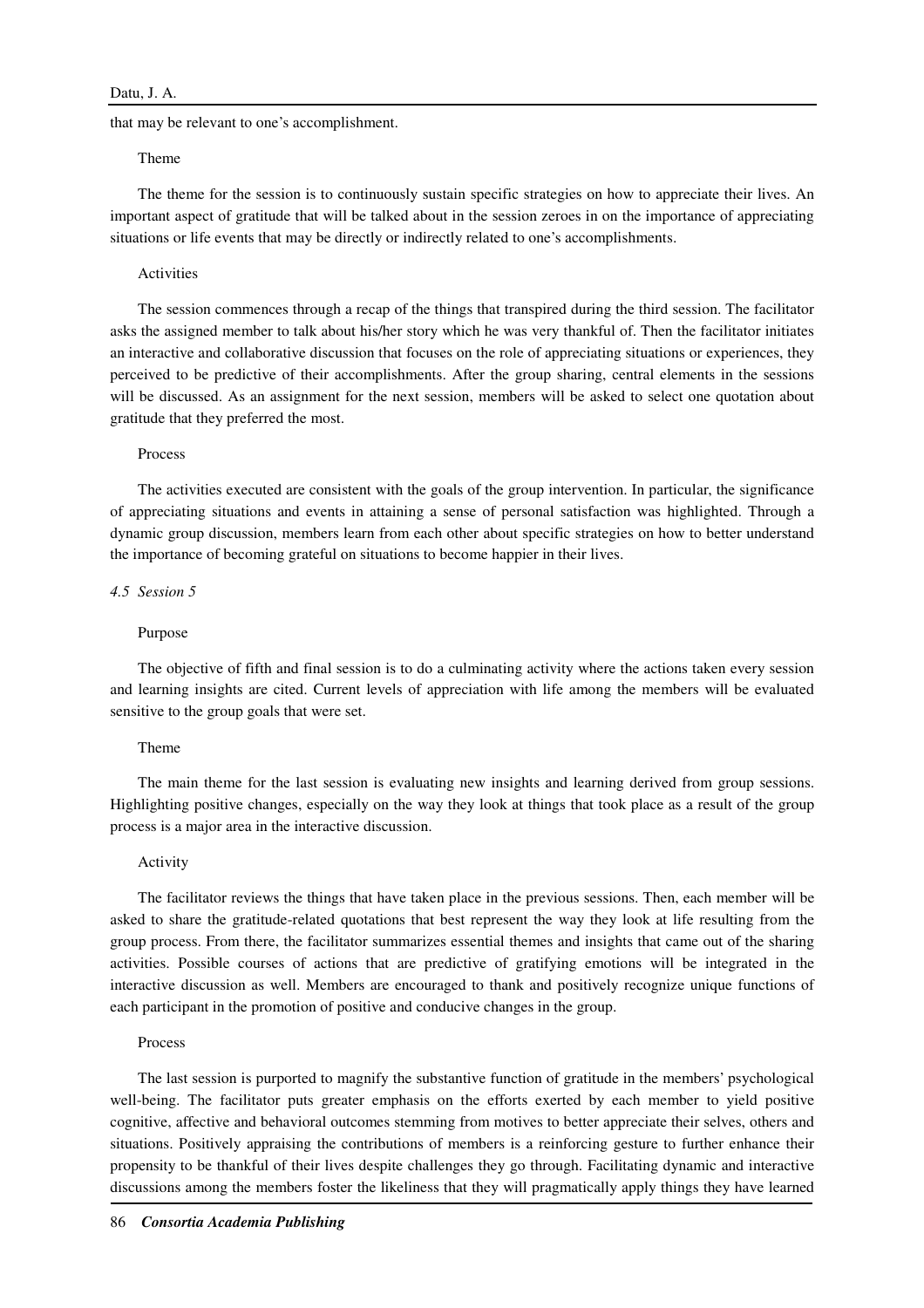as social support and interpersonal variables are salient predictors of positive outcomes. Members are highly encouraged as well to bring with them new insights that they learned concerning the positive effects of gratitude in attaining a happy and satisfying life.

# **5. Strategies to evaluate the group**

**Gratitude Questionnaire Six-Item Form.** Gratitude Questionnaire Six-Item Form is a 6-item inventory designed to gauge members' inclination to gratifying experiences. The test is administered before and after implementing the intervention to check if the members' general tendencies towards greater appreciation towards one's self, others and situations are met.

**Group Appraisal.** The group will be given an opportunity to articulate their evaluation of the group intervention. Members are also encouraged to cite and recognize the significant contributions of the members who have helped in changing the way they appreciate their selves, other people and situations that lead them towards specific accomplishments in life. They are encouraged as well to recognize challenges that they encountered with the sessions facilitated.

**Group Case notes.** These are notes of the facilitator regarding the group events and processes observed in each session for documentation purposes. It is a very important element in the evaluative template of the facilitator as it looks at the progress among the group as a result of the intervention. Most importantly, changes on the members' way of appreciating their selves, others and situations will be closely monitored. It serves as a basis in evaluating the efficacy of the group intervention in meeting the specific objectives in every session.

# *5.1 Referral procedures and follow-up*

Given the fact that this group is not a psychotherapy group based on its classification, the procedures for referral must be consistent with the usual protocols that are done in individual counseling or psychotherapeutic sessions. Members who would like to be helped in other emotional and psychological issues are encouraged to set appointments with counselors or psychologists to address their unique concerns. Additionally, the group facilitator can also refer members whom he/she perceived to be in need of further psychological evaluations or interventions to counseling or psychological centers that will best address prospective members' needs.

# **6. References:**

- Algoe, S. B., Gable, S. L., & Maisel, N. C. (2010). It's the little things: Everyday gratitude as a booster shot for romantic relationships. *Personal Relationships, 17*, 217-233. http://dx.doi.org/10.1111/j.1475-6811.2010.01273.x
- Digdon, N., & Koble, A. (2011). Effects of constructive worry, imagery distraction, and gratitude interventions on sleep quality: A pilot trial. *Applied Psychology: Health and Well-Being, 3*(2), 193-206*.*  http://dx.doi.org/10.1111/j.1758-0854.2011.01049.x
- Emmons, R. A., & McCullough, M. E. (2003). Counting blessings versus burdens: An experimental investigation of gratitude and subjective well-being in daily life. *Journal of Personality and Social Psychology, 84*, 377–389. http://dx.doi.org/10.1037/0022-3514.84.2.377
- Froh, J. J., Kashdan, T. B., Ozimkowski, K. M., & Miller, N. (2009). Who benefits the most from a gratitude intervention in children and adolescents? Examining positive affect as a moderator. *Journal of Positive Psychology, 4*, 408–422. http://dx.doi.org/10.1080/17439760902992464
- Froh, J. J., Sefick, W. J., & Emmons, R. A. (2008). Counting blessings in early adolescents: An experimental study of gratitude and subjective well-being. *Journal of School Psychology, 46*, 213–233. http://dx.doi.org/10.1016/j.jsp.2007.03.005
- Froh, J. J., Yurkewicz, C., & Kashdan, T. B. (2009). Gratitude and subjective well-being in early adolescence: Examining gender differences. *Journal of Adolescence, 32*, 633–650. http://dx.doi.org/10.1016/j.adolescence.2008.06.006